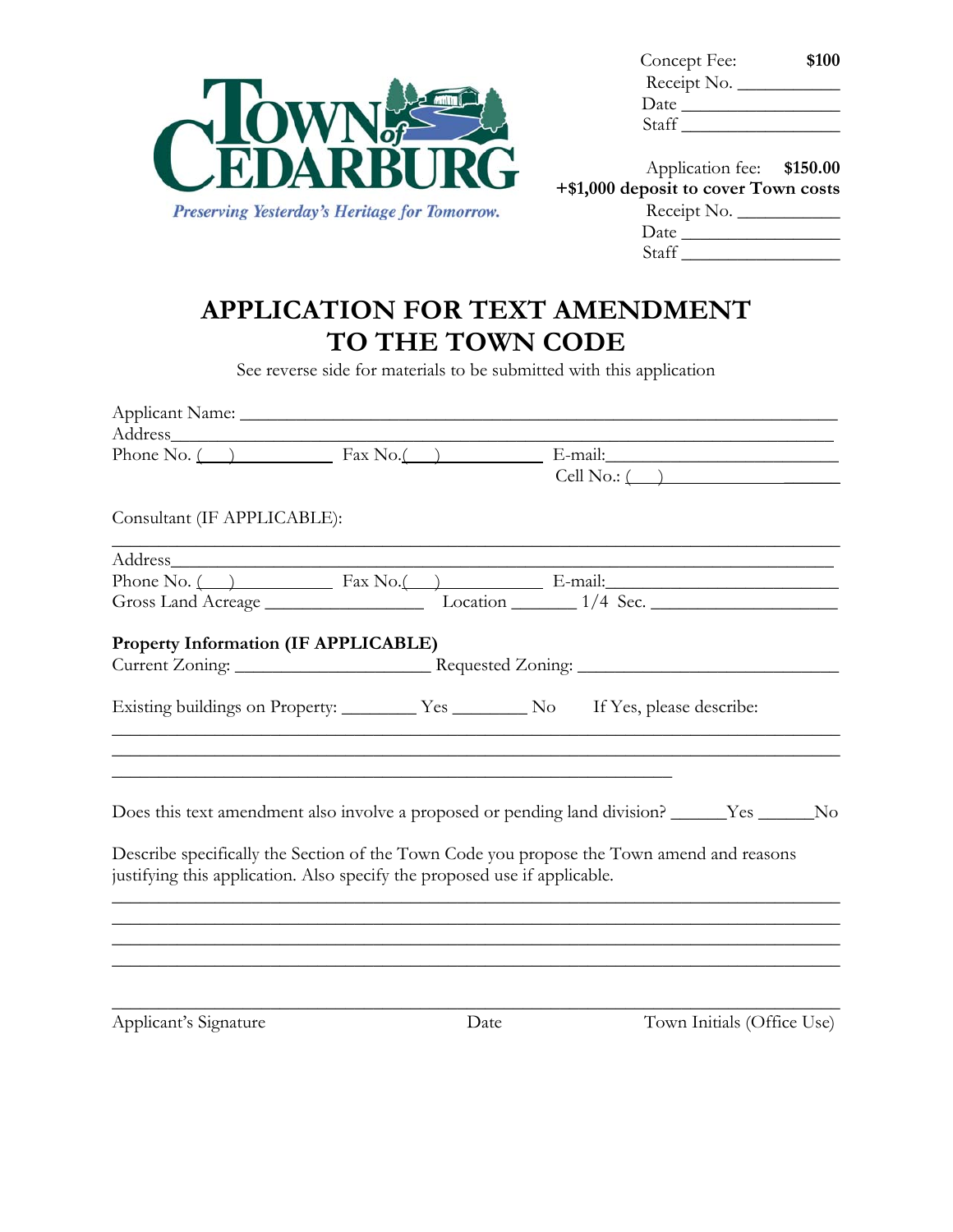### **The Text Amendment process and requirements are as follows:**

Please note:

- $\checkmark$  Materials must be submitted three weeks before the desired meeting date; see below for submission deadlines.
- $\checkmark$  Incomplete applications will not be accepted and/or processed.
- $\checkmark$  The text amendment process may take 2-4 months because of the meeting schedules and the required public hearing and associated legal notices. Examples of possible timelines are included on the last sheet of this packet.
- Step 1: The first step for a text amendment to the Town Code is a **concept discussion** before the Plan Commission. This requires a \$100 fee for the concept discussion. Your completed application and proposed text amendment concept must be submitted three weeks before the Plan Commission meeting date. Following direction from the Plan Commission at the concept discussion, proceed to step 2.
- Step 2: The second step for text amendment is the regular **Plan Commission meeting**. Due **three** weeks before this meeting are the following:
	- $\checkmark$  A completed application (which may have been submitted at Step 1)
	- A separate fee of  $$150 + $1,000$  deposit to cover Town related review costs (balance of unused funds, if any, will be refunded at the end of the process).
	- $\checkmark$  Written description of the specific section of the Town Code you propose to amend and the reasons justifying the amendment.
	- $\checkmark$  2 copies of the plat of survey for the applicable property (if development related)

The Plan Commission will review the materials and consider a recommendation to the Town Board. You may be asked to return to the Plan Commission with amendments to your application. Each additional review will add one month to the process.

- Step 3: Following any recommendation to the Town Board from the Plan Commission regarding the text amendment, the Town of Cedarburg will publish a public notice if required.
- Step 4: The Town Board will address the application at their monthly meeting. A Public Hearing will be held if required by Code.